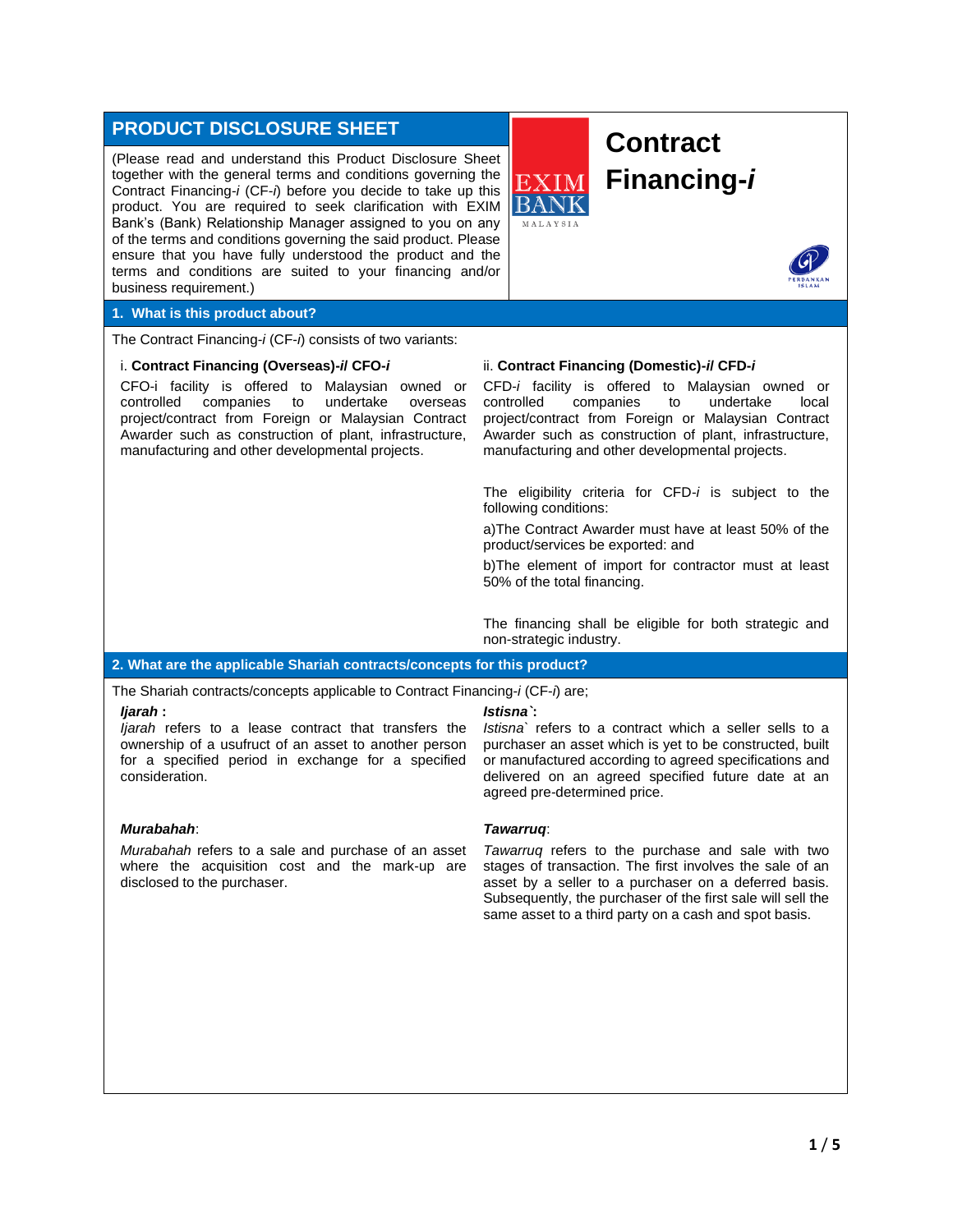## **3. What do I get from this product?**

| <b>Selling Price</b>                                                        | Currency (<br>$)^{*}$ :<br>* Acceptable currencies are USD, EURO, RM and other appropriate currencies. |                                |
|-----------------------------------------------------------------------------|--------------------------------------------------------------------------------------------------------|--------------------------------|
|                                                                             |                                                                                                        |                                |
| <b>Financing Amount</b>                                                     | Currency (<br>$)^{*}$ :                                                                                |                                |
| * Acceptable currencies are USD, EURO, RM and other appropriate currencies. |                                                                                                        |                                |
| $\%$<br>Margin of Financing                                                 |                                                                                                        |                                |
|                                                                             | *Max. 85% of Project Cost or Contract Value                                                            |                                |
| Years*<br>Tenure                                                            |                                                                                                        |                                |
|                                                                             | *Max 10 years include grace period not exceed 2 year                                                   |                                |
| <b>Effective Profit Rate</b>                                                | $\frac{1}{2}$ % per annum (COF- <i>i</i> + Spread)                                                     |                                |
| Example:                                                                    |                                                                                                        | • Margin of financing: XX%     |
| • Total amount financed : RM xxx                                            |                                                                                                        | • Tenure: XX years             |
| • Bank's Profit rate (Ceiling profit rate) : XX%                            |                                                                                                        | • Bank's Selling price: RM xxx |
| • Effective profit rate: $COF-i+Spread$                                     |                                                                                                        |                                |

*non-quantitative considerations.*

#### **4. What are my obligations**

- You are required to pay the Bank's Profit based on utilization amount which is computed based on prevailing Bank's Effective Profit Rate (EPR), which will not exceed the Ceiling Rate (CR) (maximum profit rate that is allowable to be charged).
- Under the variable rate financing concept, the Bank shall grant *ibra'* on the difference between the amount of profit calculated based on the CR and the amount of profit based on the EPR.
- You are required to make a full settlement for the outstanding profit payment and principal portion of the Bank's Sale Price upon maturity of the facility and based on the payment schedule provided or notified by the Bank from time to time.
- You are also required to provide additional security as and when required by the Bank from time to time.

#### **5. What are the fees and charges I have to pay?**

| No.            | <b>Type of Fees and Charges</b> | Quantum                                                                                                                                               |
|----------------|---------------------------------|-------------------------------------------------------------------------------------------------------------------------------------------------------|
| 1 <sub>1</sub> | <b>Processing Fee</b>           | Processing fee of 1.0%* of the<br>financing amount.<br>$(*)$<br>subject to Terms<br>and<br>Conditions. Not applicable<br>to<br><b>SME<sub>s</sub></b> |
| 2.             | <b>Stamp Duty</b>               | As per the Stamp Act 1949 in<br>Malaysia and/or<br>stamping<br>requirement in other jurisdiction (if<br>applicable).                                  |
| 3.             | <b>SWIFT Charges</b>            | <b>RM70</b>                                                                                                                                           |
| $\mathbf{4}$ . | <b>Audit Confirmation Fee</b>   | RM100                                                                                                                                                 |
| 5.             | Redemption Letter/Statement Fee | RM50 (SME Customer)                                                                                                                                   |
| 6.             | Letter of Support Fee           | RM100 (SME Customer)                                                                                                                                  |
| 7.             | Legal Fee                       | As charged by Lawyer                                                                                                                                  |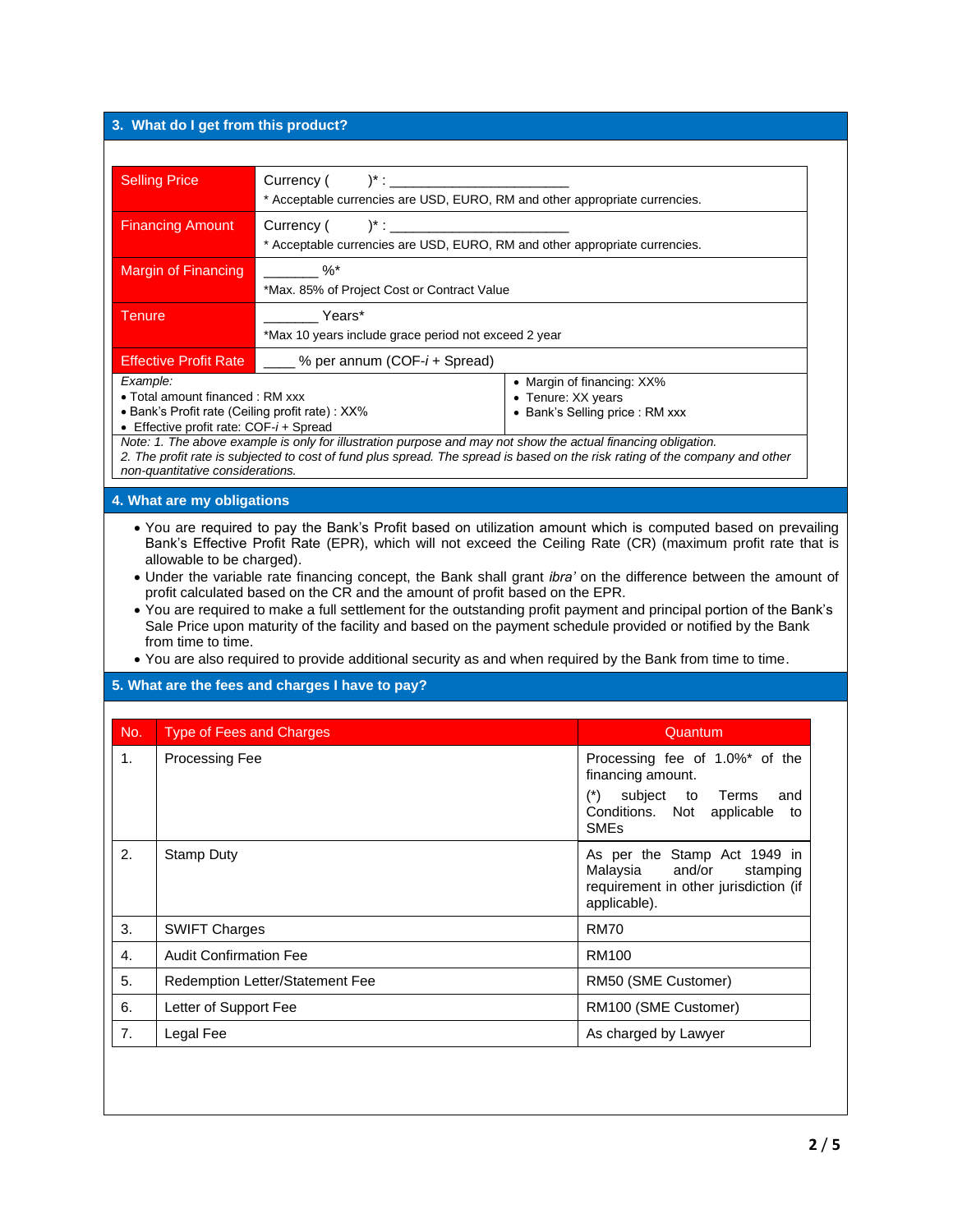| No. | <b>Type of Fees and Charges</b>                                                                                                                                                                                                                     | Quantum                                                                                 |
|-----|-----------------------------------------------------------------------------------------------------------------------------------------------------------------------------------------------------------------------------------------------------|-----------------------------------------------------------------------------------------|
| 8.  | Postage / Delivery Charges<br>Local Party<br>Normal Mail<br>$\bullet$<br><b>Registered Mail</b><br>$\bullet$<br>Courier / Hand delivery<br>$\bullet$<br>Foreign Party<br>Normal Mail<br>$\bullet$<br><b>Registered Mail</b><br>$\bullet$<br>Courier | Min.RM3<br>Min.RM6<br>Min.RM7<br>Min.RM4<br>Min.RM8<br>Min.RM50 - varies on location    |
| 9.  | <b>Brokerage Fee</b><br>Note:<br>The fee is only applicable for Tawarruq based products in<br>facilitating buying and selling of commodities at the Commodity<br>Trading Platform.                                                                  | Up to RM15 or 15 per one million<br>based on currency for each<br>Tawarrug transaction. |
| 10. | Variation of Facility Terms and Condition                                                                                                                                                                                                           | (Not applicable<br>Min.RM300<br>to<br>SME customer)                                     |

Please request from your Relationship Manager for the Bank's Standard Fees and Charges on Islamic Products and Services. If there are any changes in fees and charges that are applicable to your facility, the Bank will notify you at least 21 calendar days prior to the effective date of implementation.

#### **6. What if I fail to fulfill my obligation?**

We shall charge you a compensation for late payment:

#### **Before Maturity**

Bank's actual loss or up to one percent (1%) per annum:-

i.on instalment in arrears during the Tenure of the Facility; or

Formula: Instalment(s) in arrears x up to 1% x No. of overdue day(s)/ \*365

ii.on the outstanding balance in the event of default causing the entire Facility to be recalled or brought to court for judgement prior to maturity;

Formula: \*\*Outstanding Balance x up to 1% x No. of overdue day(s)/ \*365

#### **After Maturity/ Post Judgement**

Bank's actual loss or up to Islamic Interbank Money Market ("IIMM") rate or any other rate specified by Bank Negara Malaysia:-

i.on the outstanding balance beyond the maturity period of the financing; or

Formula: \*\*Outstanding Balance x Prevailing IIMM% x No. of overdue day(s)/\*365

ii.on the outstanding balance after the judgement notwithstanding the maturity of the Facility.

Formula: \*\*\*Judgement Sum x Prevailing IIMM% x No. of overdue day(s)/ \*365

The Compensation for Late Payment shall not be compounded.

**Note**: \*May change subject to currency of the financing \*\*Outstanding Balance = Outstanding Cost + Accrued Profit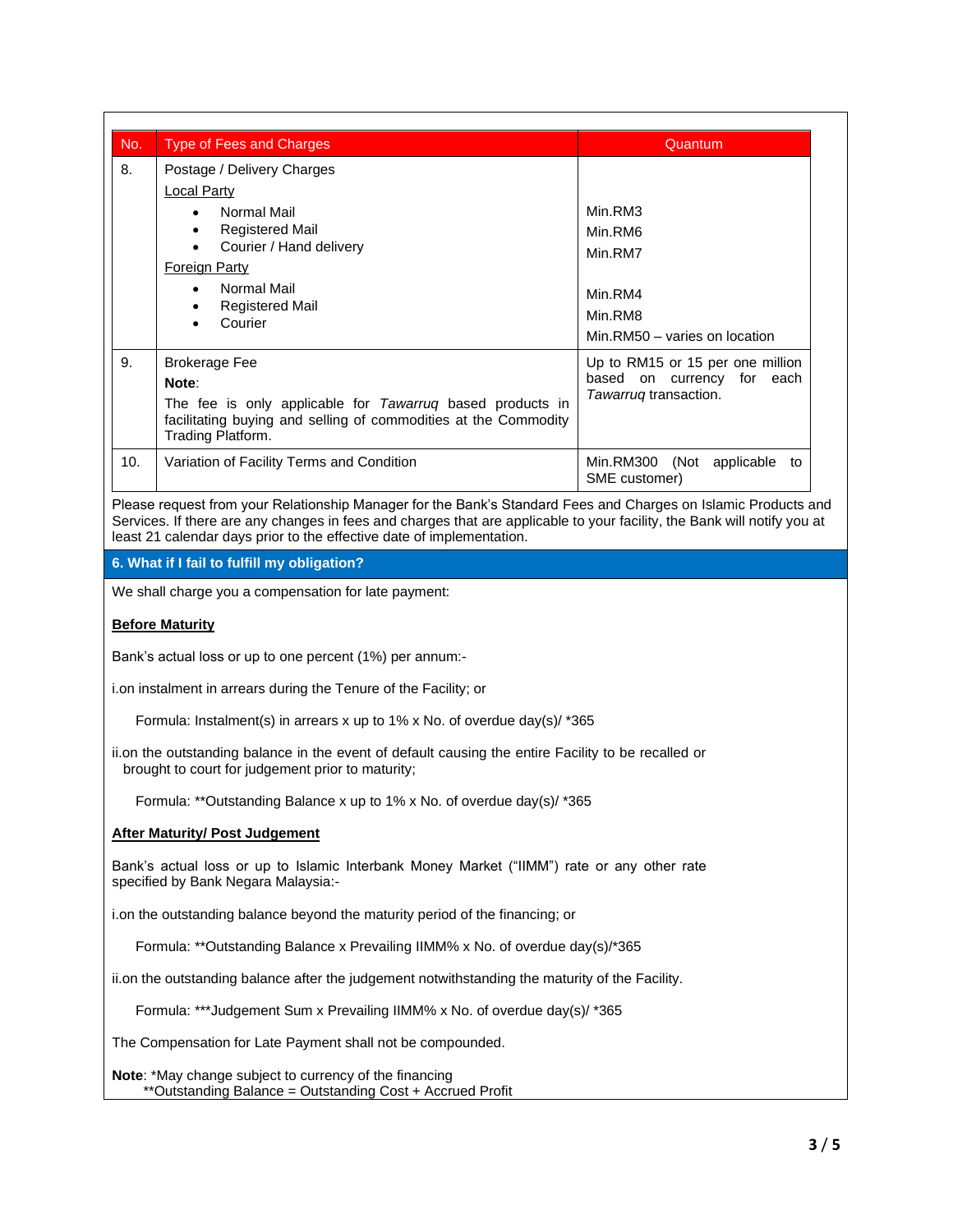\*\*\*Judgement Sum is equivalent to Outstanding Balance

## **7. What if I fully settle the financing before its maturity?**

We shall grant rebate (*Ibra'*) on:

- On profit for the difference between profit at CR per annum and the EPR;
- On the Cost (Bank's Purchase Price) and the appropriate profit thereon in case that the Facility is not fully disbursed after expiry of the Availability Period; and
- On the profit for early settlement of the Bank's Sale Price or due to termination of the Facility, restructuring exercise. In the event of default, cancellation, redemption, prepayment before the maturity date.

*Ibra'* (rebate) formula for early settlement = Deferred Profit + Actual *Ibra'* due to fluctuation of EPR (if any) – early settlement charges (if any)

Settlement Amount = Outstanding Selling Price + Instalments Due + Compensation for Late Payment / *Ta'widh* (if any) – *Ibra'* 

#### **8. Do I need takaful coverage?**

You may require to assign the takaful certificate inclusive of all project rights and benefits to us as one of the collaterals accepted by us.

**9. What are the major risks?**

- Our Effective Profit Rate may subject to fluctuation during the financing tenure. However, the rate shall not exceed the Ceiling Profit Rate.
- Legal action will be instituted against you to recover the indebtedness which includes among others, obtaining judgment and enforcement of judgment such as writ of seizure and sale, garnishee, winding up and bankruptcy action.
- Any non-payment of the Bank's indebtedness under financing facility would also have an adverse record on your credit rating.

#### **10. What do I need to do if there are changes to my contact details?**

- a) It is important that you inform the Bank of any changes to your contact details to ensure that all correspondences reach you in a timely manner.
- b) You may inform the Bank such changes via various channels of communication such as the website or call centre at 03-2601 2000.

#### **11. Where can I get an assistance and redress?**

| If you wish to complaint on the product or services<br>provided by us, you may contact us at:                                                                                                                                          | If your query or complaint is not satisfactorily resolved<br>by us, you may contact Bank Negara Malaysia LINK or<br>TELELINK at:                      |  |  |  |  |
|----------------------------------------------------------------------------------------------------------------------------------------------------------------------------------------------------------------------------------------|-------------------------------------------------------------------------------------------------------------------------------------------------------|--|--|--|--|
| Head, Corporate Communications Department<br>Export-Import Bank of Malaysia Berhad<br>Level 1, EXIM Bank, Jalan Sultan Ismail,<br>50250 Kuala Lumpur, Malaysia<br>Tel: +603-26012000<br>Fax: +603-26012469<br>Website: www.exim.com.my | Blok D, Bank Negara Malaysia,<br>Jalan Dato' Onn,<br>50480 Kuala Lumpur<br>Tel: 1-300-88-5465<br>Fax: +603-2174 1515<br>Email: bnmtelelink@bnm.gov.my |  |  |  |  |
| $\overline{10}$ $\overline{10}$ $\overline{11}$ $\overline{11}$ $\overline{11}$ $\overline{11}$ $\overline{11}$ $\overline{11}$ $\overline{11}$ $\overline{11}$ $\overline{11}$ $\overline{11}$                                        |                                                                                                                                                       |  |  |  |  |

#### **12. Where can I get further information?**

Additional information on Contract Financing-*i* is available at our office and corporate website[: www.exim.com.my](http://www.exim.com.my/) If you have any enquiries, please contact us at:

EXPORT-IMPORT BANK OF MALAYSIA BERHAD Level 1, EXIM Bank, Jalan Sultan Ismail,

50250 Kuala Lumpur, Malaysia